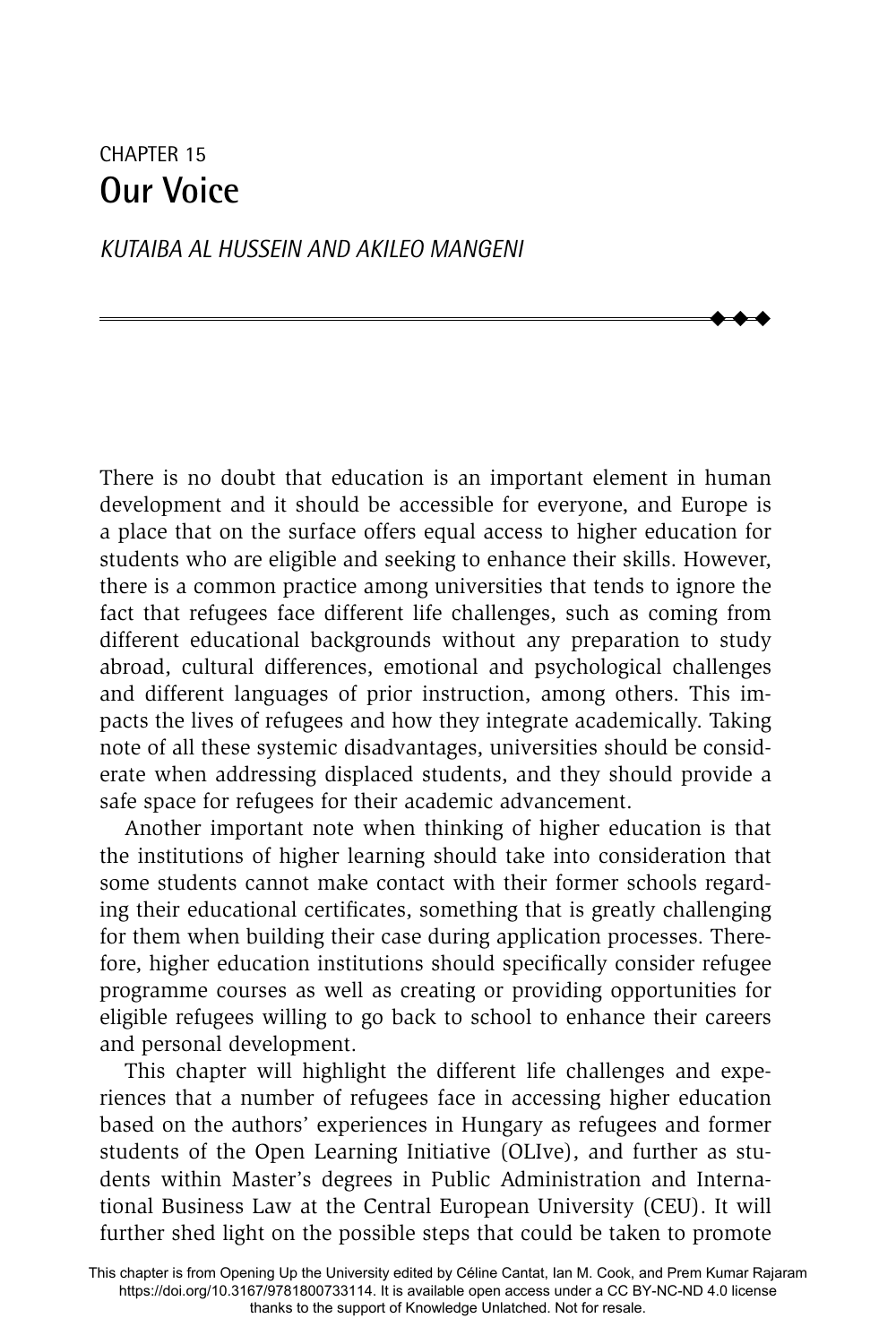refugee access to higher education, such as understanding refugees' needs for higher education, financial obstacles and the role of universities as part of society in easing the social inclusion of refugees. However, we further believe that the challenges and issues included in this chapter are not exclusive to Hungary, but might apply to any other European country as well as Australia (see Wilson et al., this volume).

# **Why Focus on Higher Education and How Difficult Is It to Be Part of the Process?**

Arriving in Europe (Hungary in this context) after enduring a horrific past and all the immigration procedures, our basic first step was to find a job and to make a living, just like anyone else. However, to find a decent job or a job that could pay enough to cover our living expenses was very hard, as we arrived in Budapest as persons with refugee status, with all the negative stereotypes associated with the migration crisis of 2015. Similarly, to be able to compete in the job market, we needed either appropriate skills and outstanding work experience or an educational equivalency to justify our eligibility. In so many cases, it has been very difficult for refugees to gain employment using college certificates acquired from their home countries, for reasons such as issues around credibility and document verification.

Faced with the tremendous sets of skills required in the labour market, in all honesty we were unable to adjust and fill in the gaps in our applications as refugees with no work experience in Europe, especially with the high demand for professional qualifications and high level of competition from other applicants. Going back to school was our only option to attain at least a certificate to increase our chances in the labour market. Studying at CEU gave us the opportunity to learn about recent events and gain basic information that helped us to enhance our knowledge and to draw a general picture of the system in Hungary and how it works. So, based on our own personal experiences, we believe that providing opportunities to access higher education is a core element in helping refugees to integrate into a new society and to give them the confidence and ability to compete in the labour market.

Being a refugee and 'uneducated' at the same time is quite challenging, as most receiving societies are more or less closed and unwilling to accept refugees in higher education systems. Even if a refugee has qualifications from their home country, these qualifications are not considered in most cases in the host countries due to reasons such as language of instruction, the grading system, duration of study pro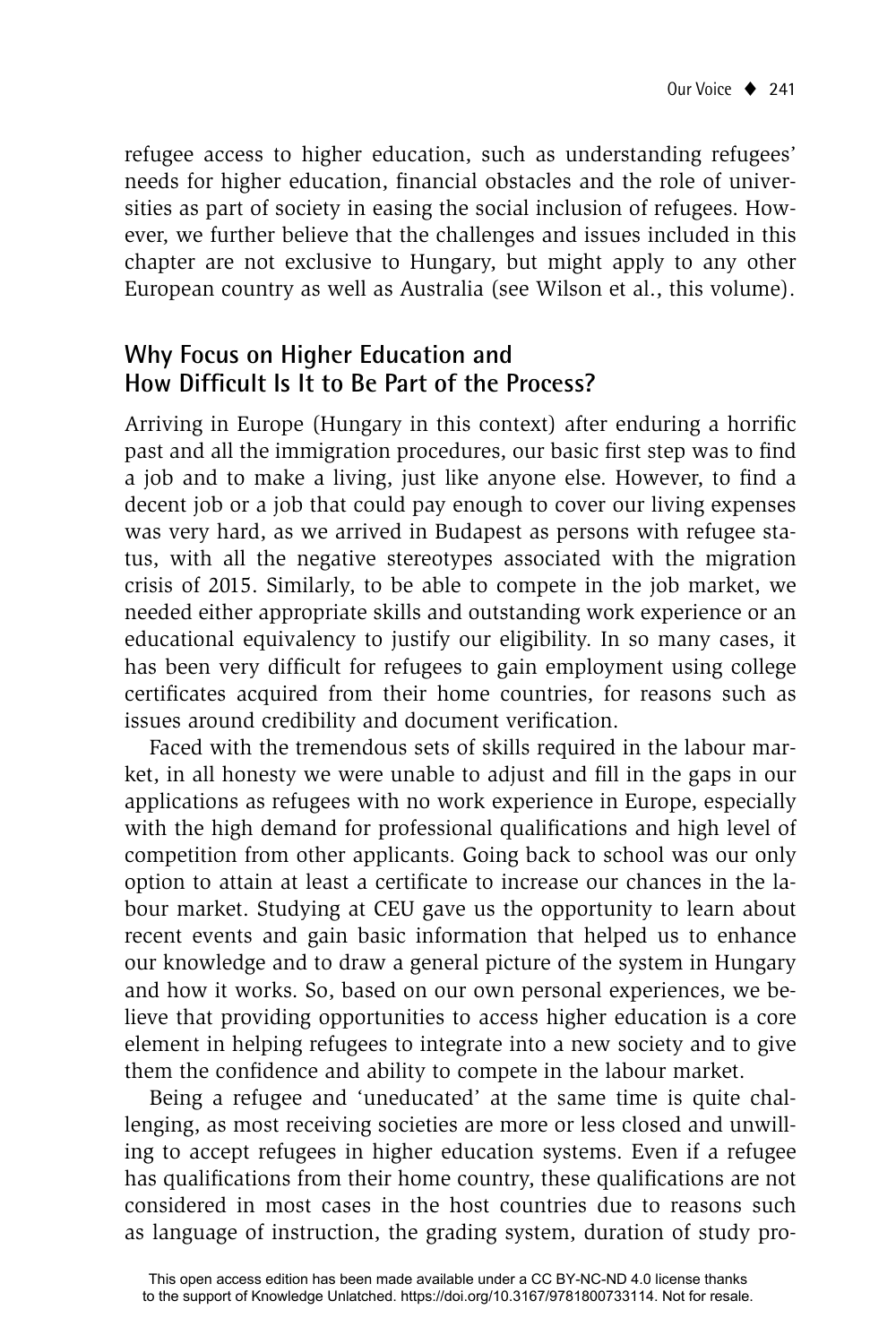grammes and so on. This makes it difficult for refugees to rely on their previous qualifications to continue their education trajectory.

Nevertheless, we made the decision to continue our studies. In the beginning, it was very difficult to know how to start searching for universities. Even non-governmental organisations could not help us, stating that it was impossible to find a scholarship in Hungary. We tried contacting some universities with questions as to whether there could be scholarship programmes available for refugees, but we received no responses other than application links, with no further information or comments.

Eventually, the Open Learning Initiative Program (OLIve-WP)<sup>1</sup> was introduced at Central European University, Budapest in 2016, offering weekend courses in academic subjects, English, advocacy and other training to refugees. After successful progress with the weekend programme in 2017, a more comprehensive and intensive University Preparatory Program (OLIve UP)<sup>2</sup> was launched, a programme basically tailored to prepare students with refugee status for MA programmes. Through OLIve-UP, we finally got scholarships and studied for our Master's degrees at the CEU.

Despite this, we had a tough experience with the administration process when applying to CEU. The application is tailored in a way that tries to be fair to all applicants. However, there was a lack of consideration for the needs of applicants like us who have refugee status and who, in most cases, are not financially or academically prepared for the application, and may not have their certificates at hand due to numerous circumstances back home. The application process was complicated, and the requirements were suited to applicants with a 'normal situation'; it was apparently not for us.

For instance, the application process can include requirements such as letters of recommendation from previous universities and proof of previous qualifications, but for safety reasons it is often impossible for refugees to communicate with their previous university. Similarly, many refugees fled their countries of origin without completing university programmes or without copies of their academic papers, and because of the uncertain communication with their previous professors and universities, obtaining copies of diplomas can be extremely difficult. The fees involved and the financial vulnerability of refugee students is another factor: there is often a lack of financial support to cover expenses such as the language exam, the application fee and translation expenses.

Our situation was made worse by the Hungarian government's decision to exclude refugees from applying for a Stipendium Hungari-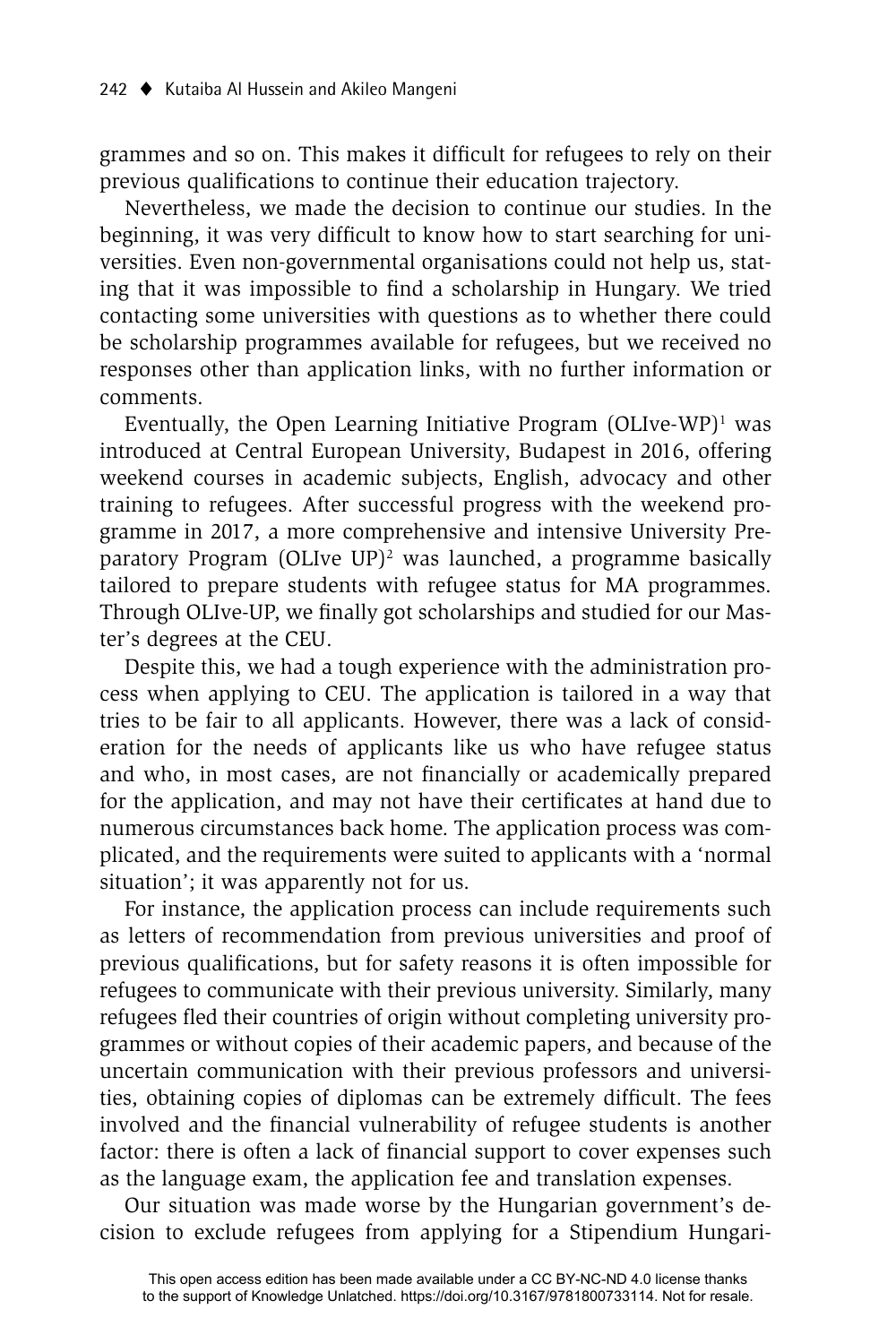cum Scholarship,<sup>3</sup> a scholarship programme for foreign students that is funded by the Hungarian government and is considered to be the main platform for non-Hungarians to obtain scholarships at Hungarian universities.

We believe that Helen Keller (1903/2003: 10) perfectly described our situation at that time:

Have you ever been at sea in a dense fog, when it seemed as if a tangible white darkness shut you in and the great ship, tense and anxious, groped her way toward the shore with plummet and sounding-line, and you waited with beating heart for something to happen? I was like that ship before my education began, only I was without a compass or sounding-line, and no way of knowing how near the harbor was. 'Light! Give me light!' was the wordless cry of my soul, and the light of love shone on me in that very hour.

The OLIve programme arrived at the right time in a desperate situation.

### **Key Takeaway**

The first time we applied to the OLIve-WP, we did not have high expectations of the programme. It was new, and we never thought we would qualify for a chance at a scholarship. When the OLIve-UP introduced us to CEU, however, we felt we finally had a foot in the door to obtain a scholarship and complete our Master's at CEU, which we then successfully accomplished.

The OLIve programmes did not merely involve sitting in lecture rooms, reading articles or making notes, but provided us with a safe space in which to share ideas, comfort and confidence, other learning experiences and the ability to establish meaningful relationships with colleagues. From our perspective, we can tell you without doubt that higher education, besides its functions in information sharing, builds sustainable relationships within and outside the academic community and, more importantly, helps students to create better opportunities for their future and facilitates career building. It helped us start our new lives and become more accepted by the host society.

As well as the opportunity to step into a classroom again, the programmes offered us life-changing opportunities to build our professional careers and networks by interacting with many different professions and disciplines. From our personal point of view, the opportunities we gained from CEU changed our lives for the better in many different ways. For example, it opened opportunities to network through differ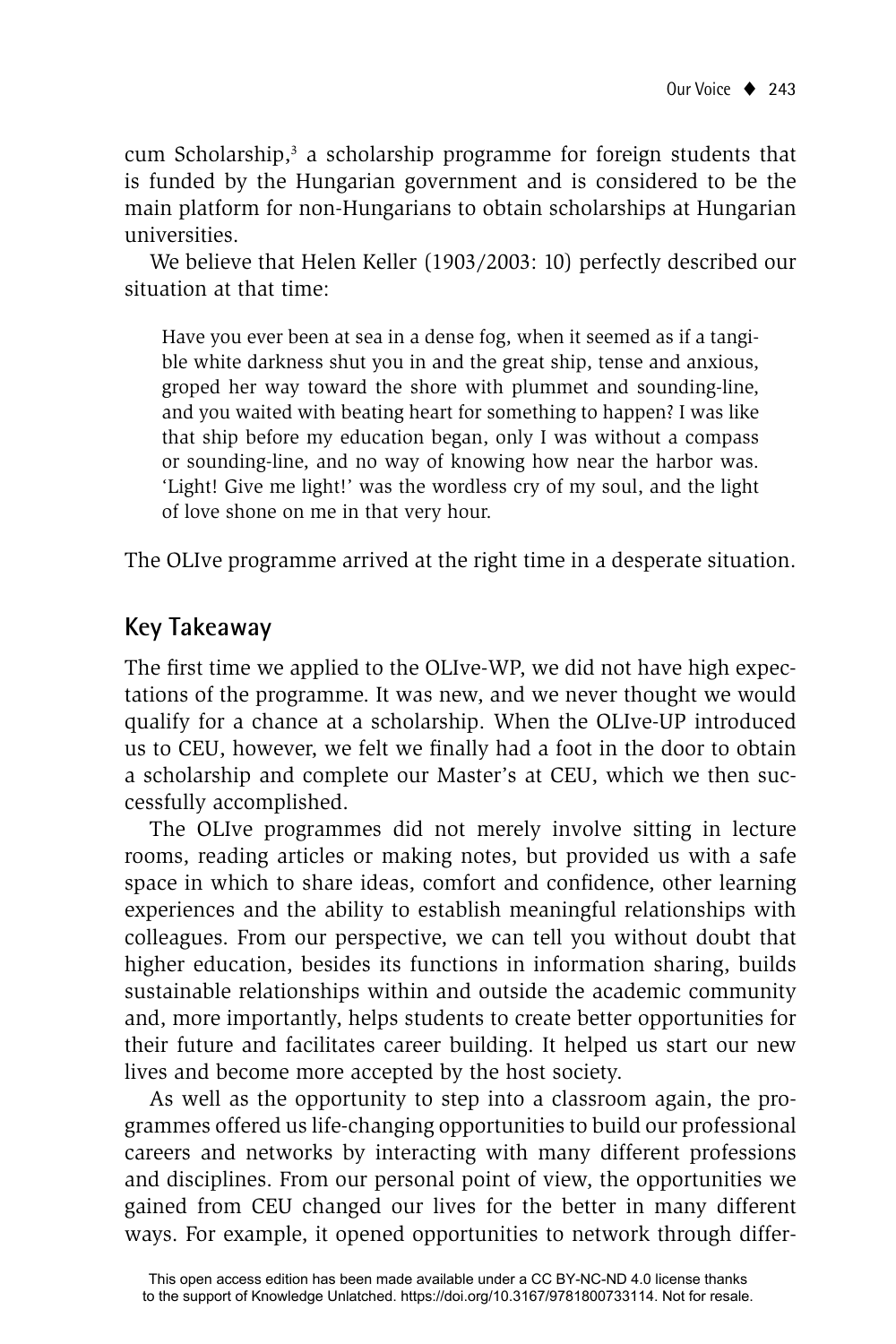ent career services offered by the university. Most people see refugees as a threat to them, their families and relatives, but with the CEU community we were like family. In some European societies where refugee candidates have the ability to go to school, such people are looked at differently. This notion that refugees are a threat to society generates undue emotional challenges which have negatively impacted our lives in Hungary. These challenges sometimes result from excessive pressure to integrate in order to prove that we pose no threat.

Apart from the positive aspects, the OLIve programmes also came with a number of problems. One issue was that the intensity of the workload during the OLIve-UP preparatory programme was not comprehensive enough to prepare us for the MA programmes. Upon entering our MA programmes, we faced workload-related challenges that made us feel completely unprepared, such as the large amount of reading we had to do, academic writing-related challenges and numerous assignments for which we never felt prepared.

It is also worth mentioning that the OLIve programmes' selection criteria and limited opportunities, coupled with limited financial support, have also been a key obstacle for refugees who are interested in entering the university. Similarly, it is also important to acknowledge that the scholarship programme was not part of the university application system, but a result of an informal arrangement between the OLIve programme and the provost. Nevertheless, we interacted with several students with refugee status who had different ambitions and career paths, who couldn't make it to the university due to limited scholarships or lack of availability of courses/programmes that interested them.

Many host countries lack education programmes for refugees provided by receiving governments as part of the integration process. Even student loans, which are managed in Hungary by Diákhitel,<sup>4</sup> were not an option for us because of the complicated process, high interest fee and the uncertainty that we would be able to pay back the loan. This excludes many refugees from education-related opportunities that could change their lives or even catalyse the integration process. In this case, institutions of higher learning should acknowledge the need for education if they wish to take action that can add meaning to someone's future. Similarly, despite the set standards for entry requirements, many refugees have faced difficulties that have limited their ability to complete BA programmes and some have lost their certificates before arriving in their host countries. Case-by-case assessments could allow many refugees to change their lives by joining universities.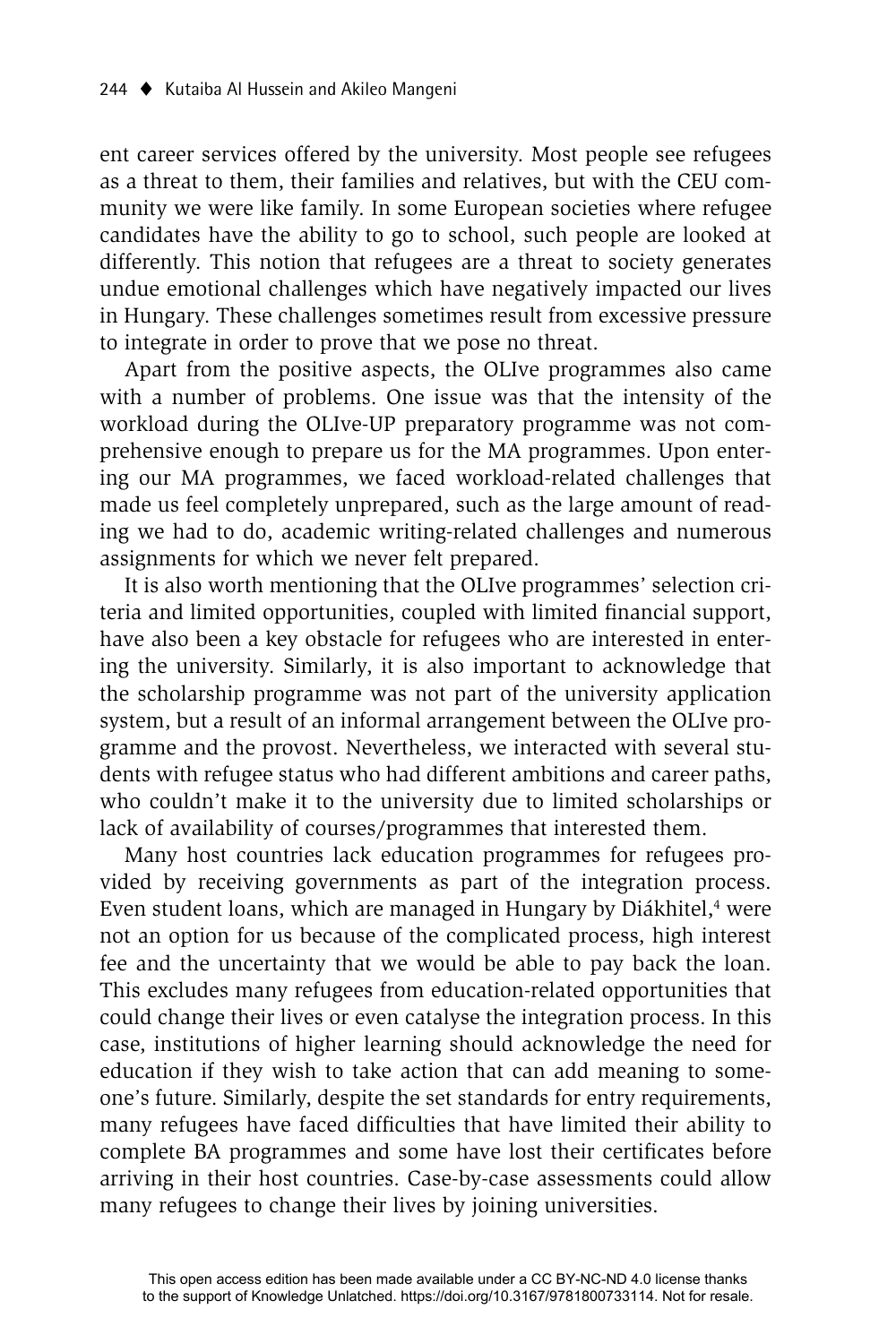# **Our Conclusion**

In conclusion, we would like to raise our voice and say that universities should take the opportunity to do more than 'integrate' refugees into societies, regardless of government policies. We believe that our experience is a good example and real proof that universities can change the life trajectory of a significant number of refugees, who are in a similar situation to us but have not had the same chances. Although our path was bitter, we are now tasting the sweetness of its fruit, even in a country like Hungary, which is largely anti-refugee. We can now introduce ourselves as refugees with no hesitation, as we have decent jobs and adequate skills and knowledge that forces others to respect us. Thus, we have the courage to step forward and integrate into society in a comfortable way.

What we want to say here is that, first of all, higher education institutions must consider the establishment of a programme similar to OLIve-UP in order to assess and prepare potential students before entering universities. And also to facilitate the administration process for both students and universities, as this may mitigate the gaps between them and give potential students a chance to be considered in the context of their special situation.

Universities should also pay attention to the fact that they can play a significant role in helping refugees to integrate into society. On the other hand, acceptance of refugee students can also enhance the diversity of university environments by including students with distinct experiences, backgrounds and cultures. In regard to integration, universities can help challenge perceptions about refugees by treating people not merely as represented by their legal status, but rather as students who want to learn. Challenging such negative perceptions could, thus, help students build their confidence and develop various skills through various disciplines in order to address life challenges within different societies.

**Kutaiba Al Hussein** is a legal and business advisor at an international law firm and a volunteer at Central European University's Open Learning initiative (OLIve-WP) in Budapest. He earned his Master's degree in Legal Studies from Central European University through OLIve University Preparatory Programme (OLIve-UP) as a refugee from Syria.

 $\ddot{\bullet}$